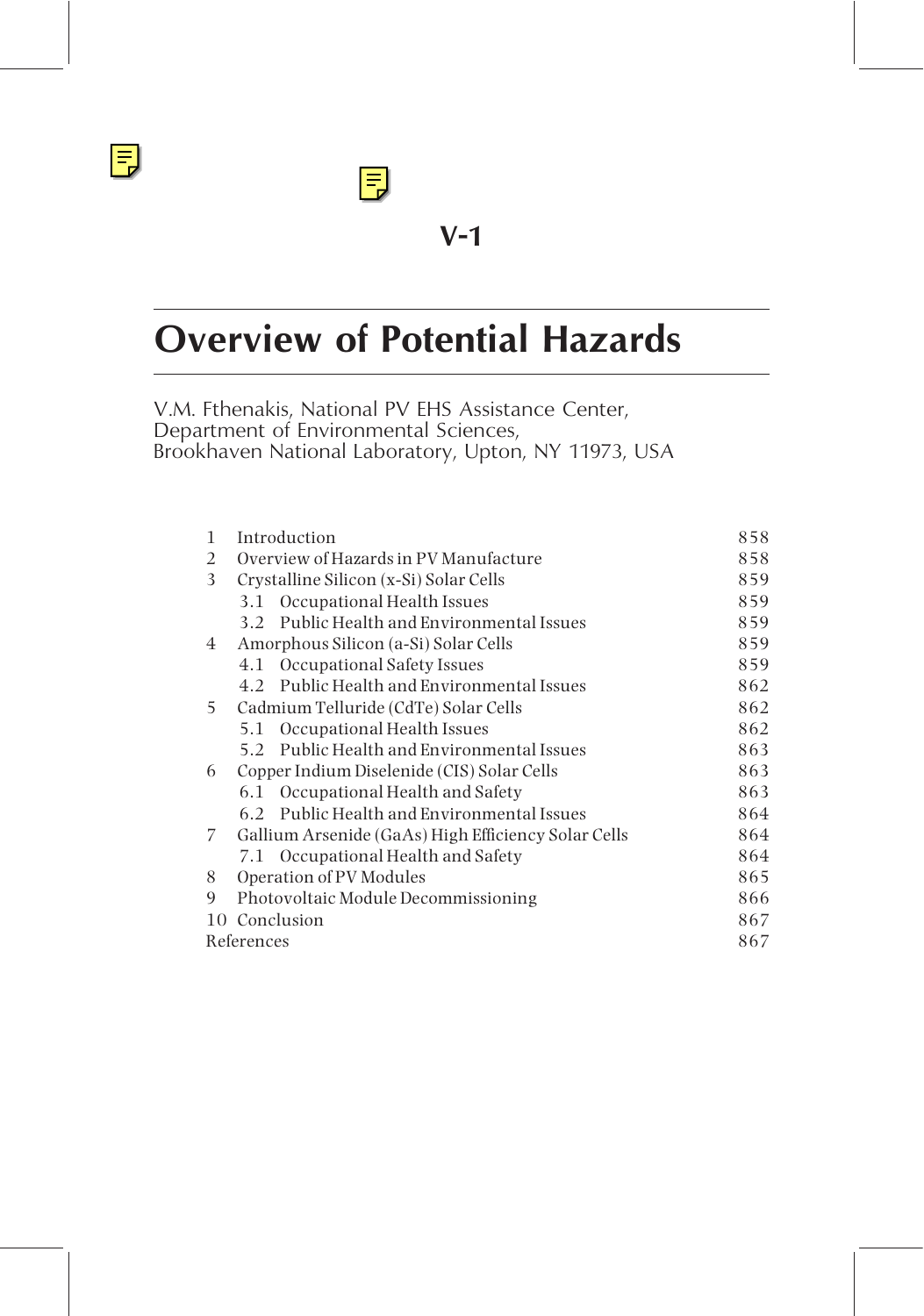## 1 Introduction

Photovoltaic (PV) technologies have distinct environmental advantages for generating electricity over conventional technologies. The operation of photovoltaic systems does not produce any noise, toxic-gas emissions, or greenhouse gases. Photovoltaic electricity generation, regardless of which technology is used, is a zero-emissions process.

However, as with any energy source or product, there are environmental, health and safety (EHS) hazards associated with the manufacture of solar cells. The PV industry uses toxic and flammable substances, although in smaller amounts than many other industries, and use of hazardous chemicals can involve occupational and environmental hazards. Addressing EHS concerns is the focus of numerous studies of the National Photovoltaic EHS Assistance Center at Brookhaven National Laboratory, which operates under the auspices of the US Department of Energy (DOE). More than 150 articles highlighting these studies are posted in the Center's website (http:// www.pv.bnl.gov). This work has been done in cooperation with the US DOE PV Program and the US PV industry, which takes EHS issues very seriously and reacts proactively to concerns. Below is a summary of EHS issues pertaining to the manufacture of crystalline silicon (x-Si), amorphous silicon (a-Si), copper indium diselenide (CIS), copper indium gallium diselenide (CGS), gallium arsenide (GaAs) and cadmium telluride (CdTe), which are currently commercially available.

# 2 Overview of Hazards in PV Manufacture

In manufacturing photovoltaic cells, health may be adversely affected by different classes of chemical and physical hazards. In this chapter, discussion focuses on chemical hazards related to the materials' toxicity, corrosivity, flammability, and explosiveness. These hazards differ for different thin-film technologies and deposition processes. The main hazards associated with specific technologies are shown in Table 1. A listing of hazardous materials used in manufacturing is shown in Table 2.

| Module type | Types of potential hazards                                                         |
|-------------|------------------------------------------------------------------------------------|
| x-Si        | HF acid burns                                                                      |
|             | $SiH4$ fires/explosions                                                            |
|             | Pb solder/module disposal                                                          |
| a-Si        | $SiH4$ fires/explosions                                                            |
| CdTe        | Cd toxicity, carcinogenicity, module disposal                                      |
| CIS, CGS    | $H2$ Se toxicity, module disposal                                                  |
| GaAs        | AsH <sub>3</sub> toxicity, As carcinogenicity, $H_2$ flammability, module disposal |

Table 1 Major hazards in PV manufacturing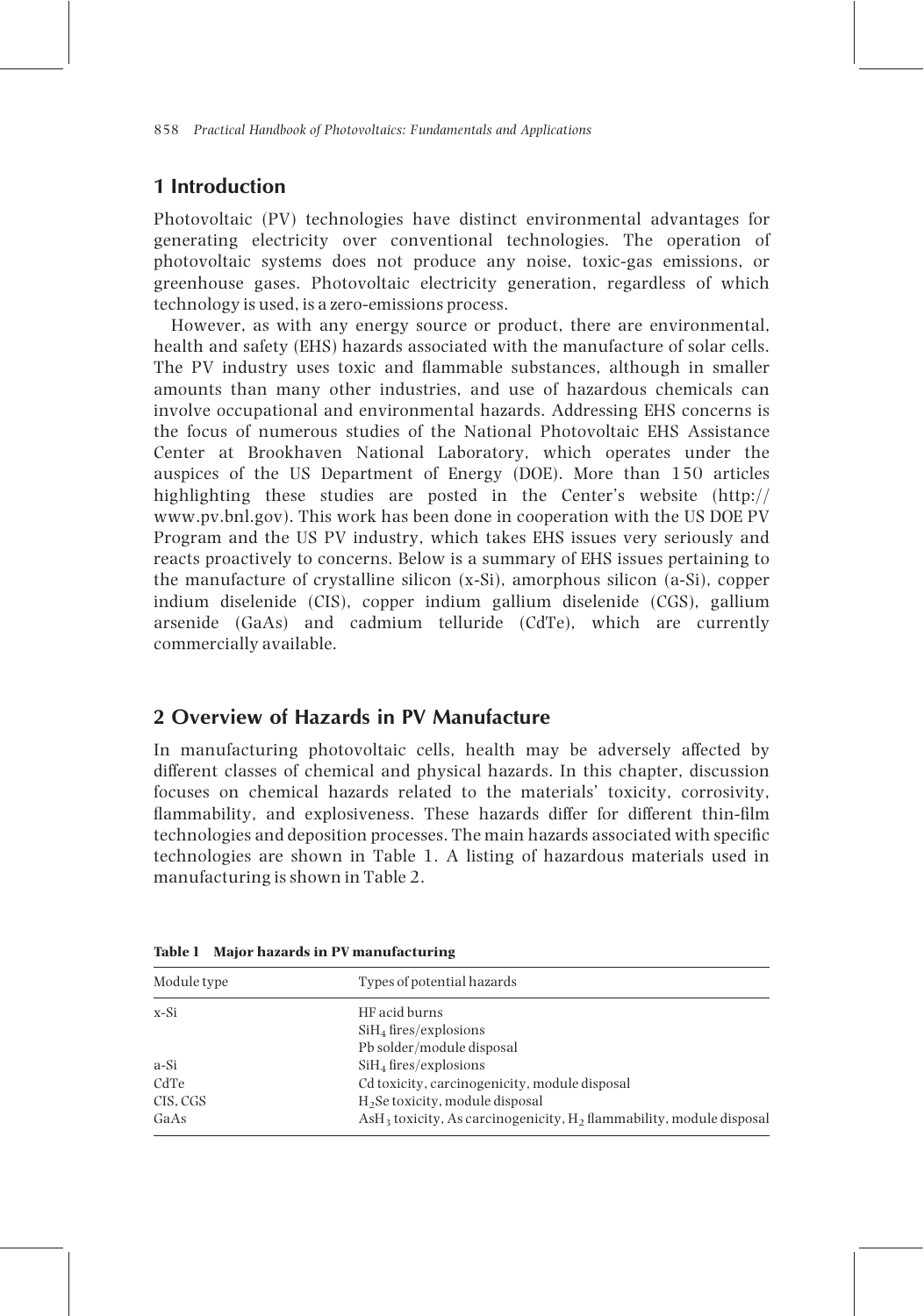# 3 Crystalline Silicon (x-Si) Solar Cells

#### 3.1 Occupational Health Issues

In the manufacture of wafer-based crystalline silicon solar cells, occupational health issues are related to potential chemical burns and the inhalation of fumes from hydrofluoric acid (HF), nitric acid (e.g.,  $HNO<sub>3</sub>$ ) and alkalis (e.g., NaOH) used for wafer cleaning, removing dopant oxides, and reactor cleaning. Dopant gases and vapours (e.g.,  $POCl<sub>3</sub>$ ,  $B<sub>2</sub>H<sub>3</sub>$ ), also are hazardous if inhaled.  $POCl<sub>3</sub>$  is a liquid, but in a deposition chamber it can generate toxic  $P_2O_5$  and  $Cl_2$  gaseous effluents. Inhalation hazards are controlled with properly designed ventilation systems in the process stations. Other occupational hazards are related to the flammability of silane  $(SiH_4)$  and its byproducts used in silicon nitride deposition; these hazards are discussed in the a-Si section below.

## 3.2 Public Health and Environmental Issues

No public health issues were identified with this technology. The environmental issues are related to the generation of liquid and solid wastes during wafer slicing, cleaning, and etching, and during processing and assembling of solar cells. The x-Si PV industry has embarked upon programs of waste minimisation and examines environmentally friendlier alternatives for solders, slurries and solvents. Successful efforts were reported in laboratory and manufacturing scales in reducing the caustic waste generated by etching. Other efforts for waste minimisation include recycling stainless-steel cutting wires, recovering the SiC in the slurry, and in-house neutralisation of acid and alkali solutions. Finally, the content of Pb in solder in many of today's modules creates concerns about the disposal of modules at the end of their useful life. One x-Si manufacturer has developed and is using Pb-free solders, and has offered the technology know-how to others who are considering such a change [1].

## 4 Amorphous Silicon (a-Si) Solar Cells

Amorphous silicon, cadmium telluride, copper indium selenide and gallium arsenide are thin-film technologies that use about  $1/100$  of the photovoltaic material used on x-Si.

#### 4.1 Occupational Safety Issues

The main safety hazard of this technology is the use of  $SiH<sub>4</sub>$  gas, which is extremely pyrophoric. The lower limit for its spontaneous ignition in air ranges from 2 to 3%, depending on the carrier gas. If mixing is incomplete, a pyrophoric concentration may exist locally, even if the concentration of  $SiH<sub>4</sub>$  in the carrier gas is less than 2%. At silane concentrations equal to or greater than 4.5%, the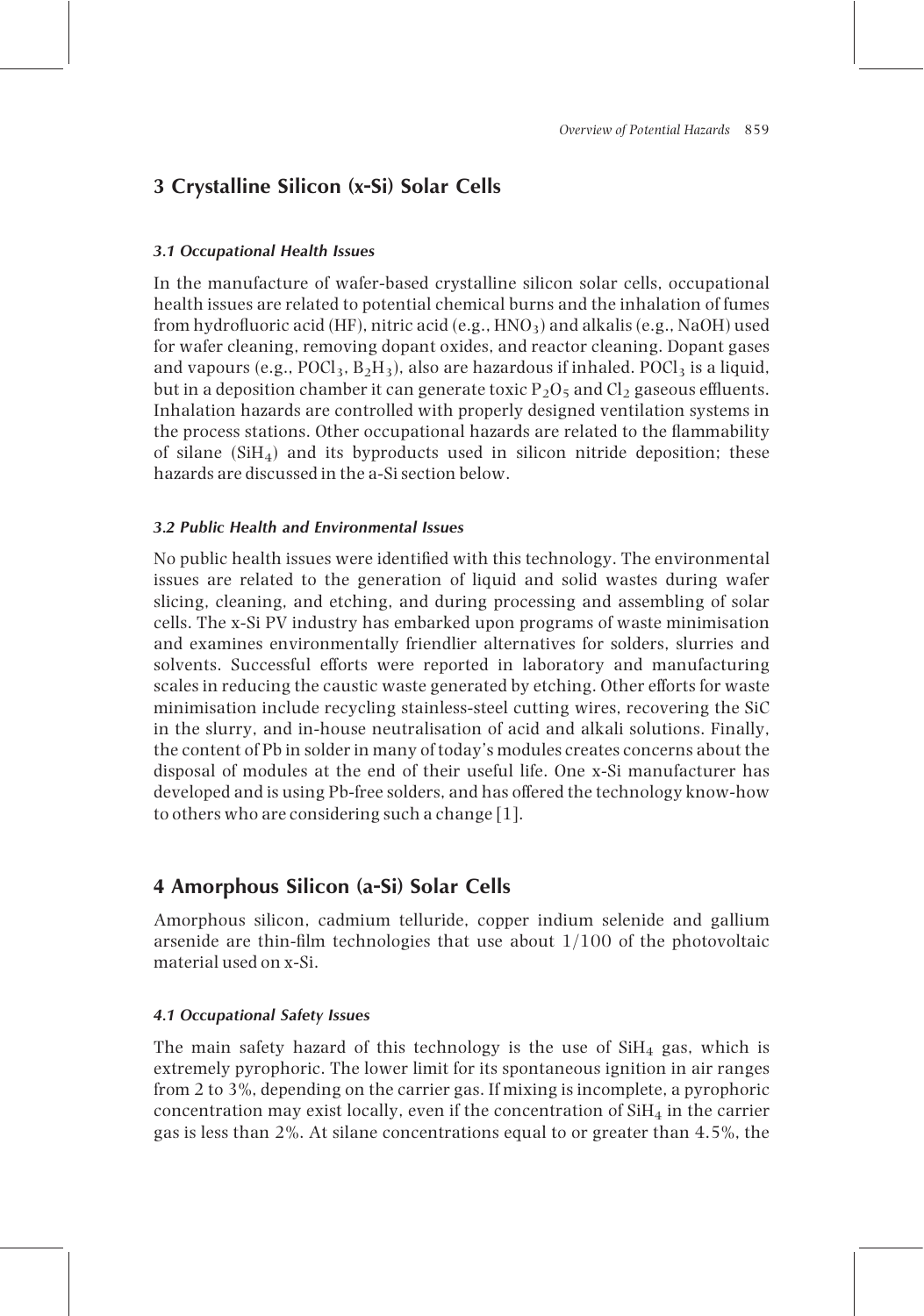| Table 2                                | Some hazardous materials used in current PV manufacturing       |                                                                       |                           |                                                        |                             |                                                          |
|----------------------------------------|-----------------------------------------------------------------|-----------------------------------------------------------------------|---------------------------|--------------------------------------------------------|-----------------------------|----------------------------------------------------------|
| Material                               | Source                                                          | TLV-TWA <sup>a</sup><br>(ppm)                                         | $STEL^b$<br>(ppm)         | <b>IDLH<sup>c</sup></b><br>(ppm)                       | ERPG2 <sup>d</sup><br>(ppm) | Critical effects                                         |
| Arsine                                 | GaAs CVD <sup>e</sup>                                           | 0.05                                                                  |                           |                                                        | $\frac{5}{1}$               | Blood, kidney                                            |
| Arsenic compounds                      |                                                                 | $0.01$ mg/m <sup>3</sup>                                              |                           |                                                        |                             | Cancer, lung                                             |
| Cadmium compounds                      | GaAs<br>CdTe and CdS deposition;<br>CdCl <sub>2</sub> treatment | $0.002$ mg/m <sup>3</sup> (fumes)<br>$0.01$ mg/m <sup>3</sup> (dust); |                           |                                                        | N/A                         | Cancer, kidney                                           |
| Carbon tetrachloride                   | Etchant                                                         |                                                                       | $\frac{1}{1}$             |                                                        | 100                         | Cancer, liver,                                           |
|                                        |                                                                 |                                                                       |                           |                                                        |                             | greenhouse gas                                           |
| Chloro-silanes                         | a-Si and x-Si deposition                                        |                                                                       |                           | 800                                                    | $\overline{1}$              | Irritant                                                 |
| Copper                                 | CIS deposition                                                  | $0.2 \,\mathrm{mg/m^3}$ (fumes)<br>$1 \text{ mg/m}^3$ (dust);         |                           | $\mathrm{mg}/\mathrm{m}^3$<br>100                      | I                           |                                                          |
|                                        |                                                                 |                                                                       |                           |                                                        |                             |                                                          |
| Diborane                               | a-Si dopant                                                     | $\overline{0}$ .                                                      |                           | 40                                                     |                             | CNS <sup>t</sup> , pulmonary                             |
| Germane                                | a-Si dopant                                                     | 0.2                                                                   |                           |                                                        |                             | Blood, CNS <sup>f</sup> , kidney                         |
| Hydrogen                               |                                                                 |                                                                       |                           |                                                        |                             | Fire hazard                                              |
| Hydrogen fluoride                      | a-Si deposition<br>Etchant<br>CIS sputtering                    |                                                                       | $Cg$ 3                    | 30                                                     | 20                          | Irritant, burns, bone, teeth                             |
| Hydrogen selenide                      |                                                                 | 0.05                                                                  |                           |                                                        |                             | Irritant, GI <sup>b</sup> , flammable                    |
| Hydrogen sulfide                       | CIS sputtering                                                  | $\overline{\phantom{0}}$                                              | $\overline{15}$           | 100                                                    | $30\,$                      | Irritant, CNS <sup>t</sup> , flammable                   |
| Indium compounds                       | CIS deposition                                                  | $0.1 \text{ mg/m}^3$                                                  |                           |                                                        | $\overline{1}$              | Pulmonary, bone, GI <sup>n</sup>                         |
| Lead                                   | Soldering                                                       | $0.05$ mg/m <sup>3</sup>                                              |                           |                                                        | $\overline{\phantom{a}}$    | CNS <sup>t</sup> , GI <sup>b</sup> , blood, kidney,      |
|                                        |                                                                 |                                                                       |                           |                                                        |                             | reproductive                                             |
| Nitric acid                            | Wafer cleaning                                                  |                                                                       |                           | 25                                                     |                             | Irritant, corrosive                                      |
| Phosphine                              | a-Si dopant                                                     | 0.3                                                                   |                           | 50                                                     | 0.5                         | Irritant, CNS <sup>t</sup> , GI <sup>b</sup> , flammable |
| Phosphorous<br>oxychloride             | x-Si dopant                                                     | $\overline{0}$ .                                                      |                           |                                                        |                             | Irritant, kidney                                         |
| Selenium compounds<br>Sodium hydroxide | Wafer cleaning<br>CIS deposition                                | $0.2 \,\mathrm{mg/m^3}$                                               | $C^g 2$ mg/m <sup>3</sup> | $10\,\mathrm{mg}/\mathrm{m}^3$<br>$1\,\mathrm{mg/m^3}$ | $5 \text{ mg/m}^3$          | Irritant<br>Irritant                                     |
|                                        |                                                                 |                                                                       |                           |                                                        |                             |                                                          |

 $\left( Table\, continued\, on\, next\, page \right)$ (Table continued on next page)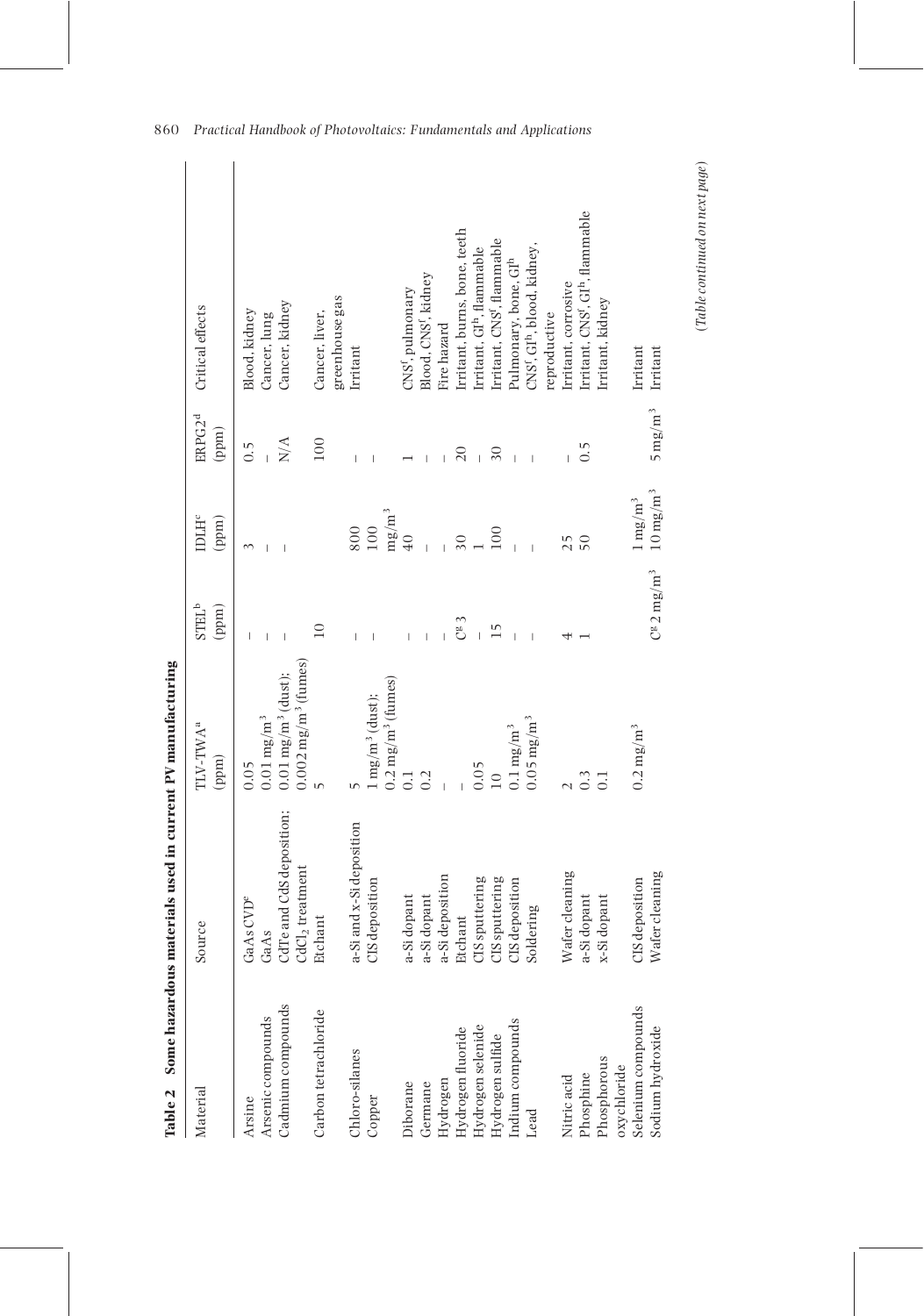Table 2 (continued) Table 2 (continued)

| Critical effects        |                   | nazar<br>rritant, fire and explosion b |                       | CNS <sup>t</sup> , cyanosis, liver |  |
|-------------------------|-------------------|----------------------------------------|-----------------------|------------------------------------|--|
| ERPG2 <sup>d</sup>      | ppm)              | I                                      |                       |                                    |  |
| <b>IDLH<sup>c</sup></b> | ppm)              | I                                      |                       |                                    |  |
| STELP                   | (mdd <sub>,</sub> | I                                      |                       |                                    |  |
| $TLV-TWA^a$             | (mdd              |                                        |                       | $1 \,\mathrm{mg/m}$                |  |
| source                  |                   | a-Si depositio                         | <b>1-Si</b> depositio | IS deposition                      |  |
| ateria                  |                   | ilane                                  | ilicon tetrafluori    | llurium compoun                    |  |

 $\overline{\phantom{a}}$ 

TLV-TWA: Threshold Limit Value, Time Weighted Average is defined by the American Conference of Governmental Industrial Hygienists (ACGIH) as the time- TLV-TWA: Threshold Limit Value, Time Weighted Average is de¢ned by the American Conference of Governmental Industrial Hygienists (ACGIH) as the timeweighted average threshold concentration above which workers must not be exposed during work-shifts (8 h/day, 40 h/week). weighted average threshold concentration above which workers must not be exposed during work-shifts (8 h/day, 40 h/week).

b STEL: Threshold Limit Value, Short Term Exposure Level is defined by ACGIH as the maximum concentration to which workers can be exposed for a period up to 15 minutes, provided not more than four excursions per day are permitted with at least 60 minutes between exposure periods and provided that daily PEL is not also STEL:Threshold Limit Value, Short Term Exposure Level is de¢ned byACGIH as the maximum concentration to which workers can be exposed for a period up to 15 minutes, provided not more than four excursions per day are permitted with at least 60 minutes between exposure periods and provided that daily PEL is not also exceeded. exceeded.

<sup>c</sup> IDLH: Immediately Dangerous to Life or Health Concentration is defined by the National Institute for Occupational Safety and Health (NIOSH) as the maximum IDLH: Immediately Dangerous to Life or Health Concentration is de¢ned by the National Institute for Occupational Safety and Health (NIOSH) as the maximum concentration from which one could escape within 30 minutes without any escape-impairing symptoms or any irreversible health effects. concentration from which one could escape within 30 minutes without any escape-impairing symptoms or any irreversible health effects.

 $^{\rm d}$  ERPG-2: Emergency Response Planning Guideline-2 is defined by the American Industrial Hygiene Association (AIHA) as the concentration below which nearly al ERPG-2: Emergency Response Planning Guideline-2 is de¢ned by the American Industrial Hygiene Association (AIHA) as the concentration below which nearly al people could be exposed for up to one hour without irreversible or other serious health effects or symptoms that would impair their ability to take protective action. people could be exposed for up to one hour without irreversible or other serious health e¡ects or symptoms that would impair their ability to take protective action.

e CVD: chemical vapour deposition. CVD: chemical vapour deposition.

CNS: central nervous system. CNS: central nervous system. <sup>g</sup> C.Threshold LimitValue-Ceiling is defined by ACGIH as the concentration that should not be exceeded during any part of the working exposure. C:Threshold LimitValue-Ceiling is de¢ned byACGIH as the concentration that should not be exceeded during any part of the working exposure. <sup>h</sup>GI: gastrointestinal. GI: gastrointestinal.

-: not available. ^: not available.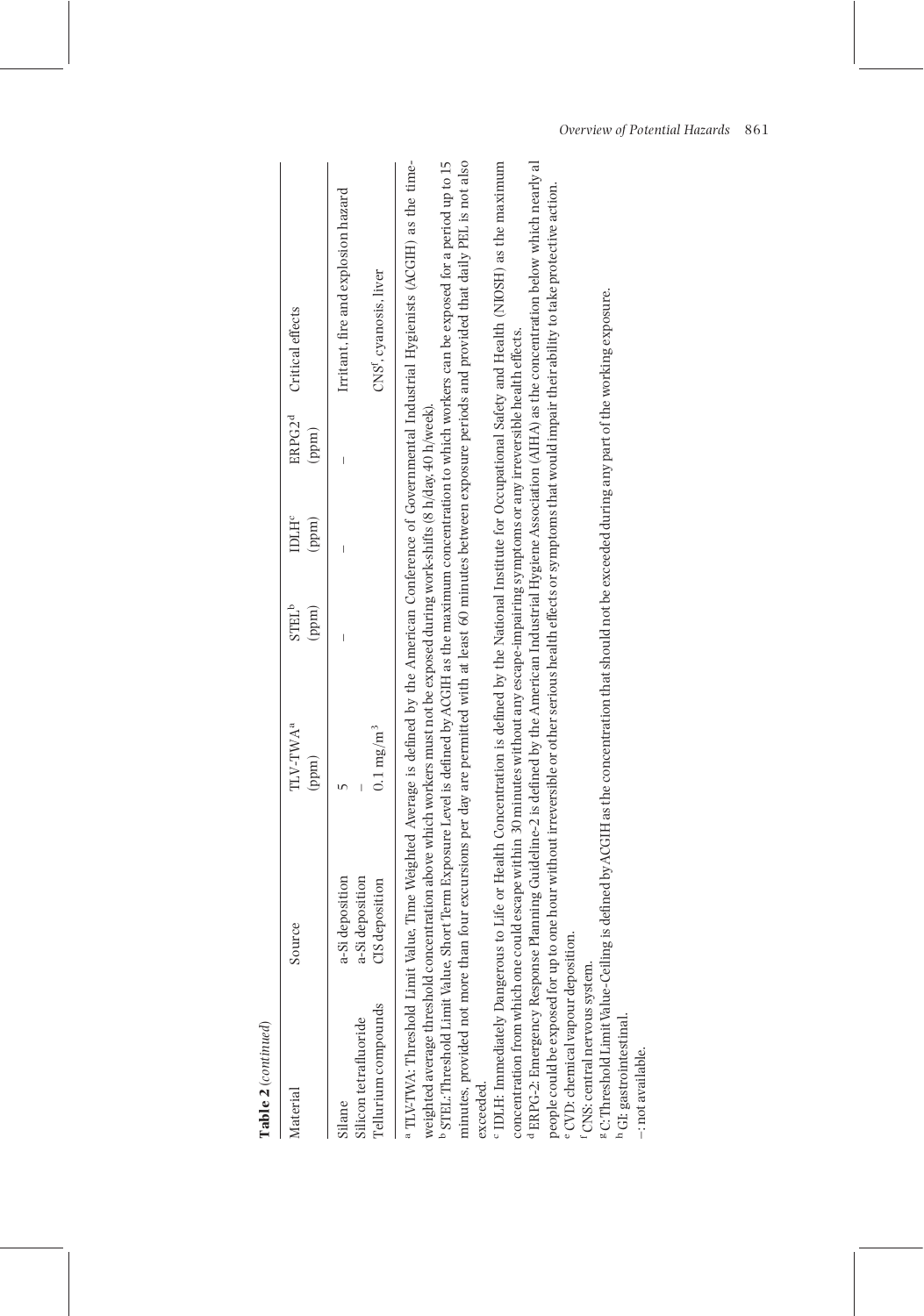mixtures were found to be metastable and ignited after a certain delay. In an accident, this event could be extremely destructive as protection provided by venting would be ineffective. Silane safety is discussed in detail elsewhere  $[2-5]$ . In addition to  $SiH_4$ , hydrogen used in a-Si manufacturing, also is flammable and explosive. Most PV manufacturers use sophisticated gas-handling systems with sufficient safety features to minimise the risks of fire and explosion. Some facilities store silane and hydrogen in bulk from tube trailers to avoid frequently changing gas cylinders. A bulk ISO (International Standards Organisation) module typically contains eight cylindrical tubes that are mounted onto a trailer suitable for over the road and ocean transport. These modules carry up to 3000 kg of silane. Another option is a single, 450 l cylinder, mounted on a skid, which contains up to 150 kg of silane (mini-bulk). These storage systems are equipped with isolation and flow restricting valves.

Bulk storage decreases the probability of an accident, since trailer changes are infrequent, well-scheduled special events that are treated in a precise wellcontrolled manner, under the attention of the plant's management, safety officials, the gas supplier, and local fire-department officials. On the other hand, if an accident occurs, the consequences can be much greater than one involving gas cylinders. Currently, silane is used mainly in glow discharge deposition at very low utilisation rates (e.g., 10%). To the extent that the material utilisation rate increases in the future, the potential worst consequences of an accident will be reduced.

Toxic doping gases (e.g.,  $AsH_3$ ,  $PH_3$ ,  $GeH_4$ ) are used in quantities too small to pose any significant hazards to public health or the environment. However, leakage of these gases can cause significant occupational risks, and management must show continuous vigilance to safeguard personnel. Applicable prevention options are discussed elsewhere [5]; many of these are already implemented by the US industry.

## 4.2 Public Health and Environmental Issues

Silane used in bulk quantities in a-Si facilities may pose hazards to the surrounding community if adequate separation zones do not exist. In the USA, the Compressed Gas Association (CGA) Guidelines specify minimum distances to places of public assembly that range from 80 to 450 ft depending on the quantity and pressure of silane in containers in use [6]. The corresponding minimum distances to the plant property lines are 50-300 ft. Prescribed separation distances are considered sufficient to protect the public under worst-condition accidents.

No environmental issues have been identified with this technology.

# 5 Cadmium Telluride (CdTe) Solar Cells

## 5.1 Occupational Health Issues

In CdTe manufacturing, the main concerns are associated with the toxicity of the feedstock materials (e.g., CdTe, CdS, CdCl<sub>2</sub>). The occupational health hazards presented by Cd and Te compounds in various processing steps vary as a function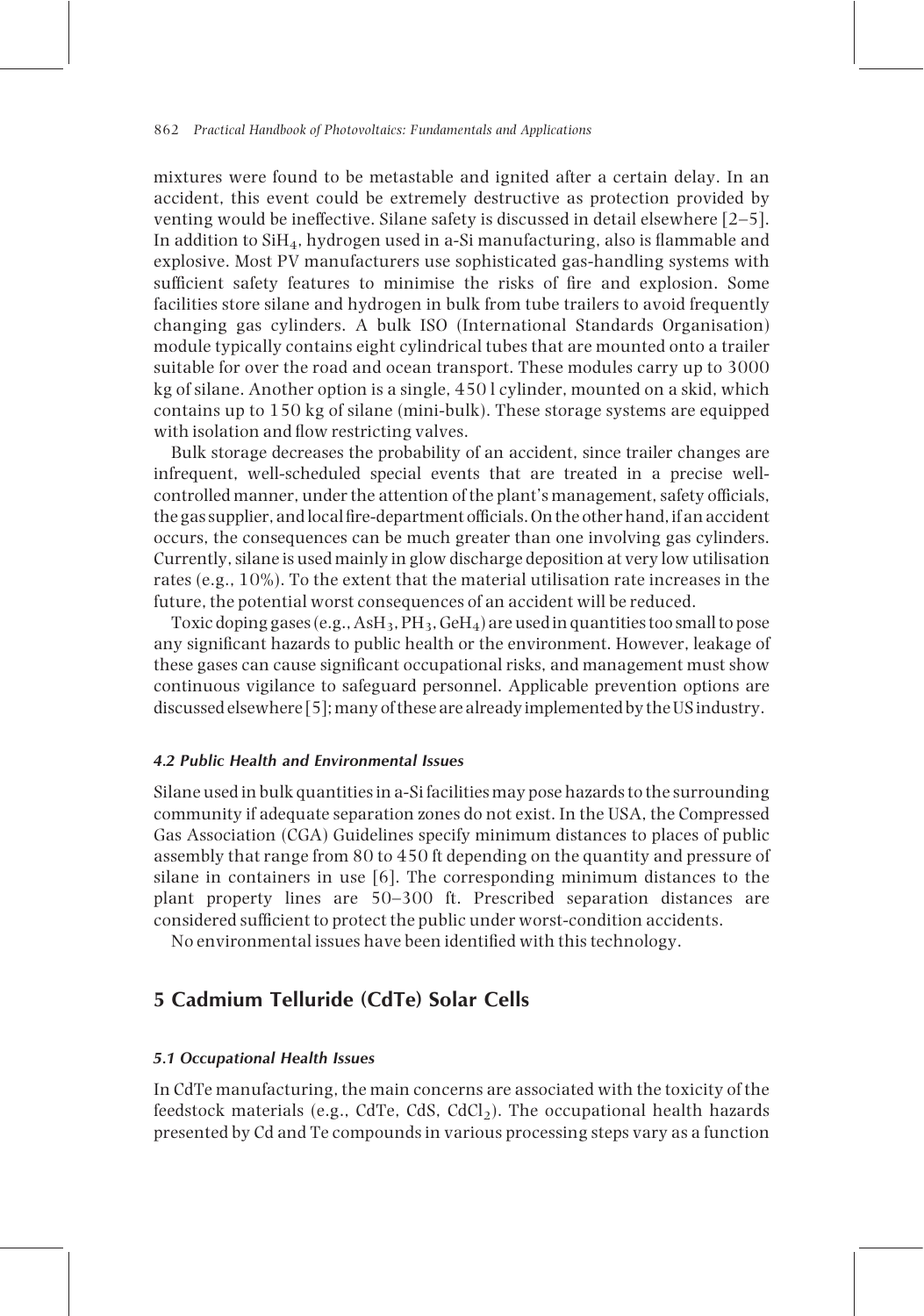of the compound specific toxicity, its physical state, and the mode of exposure. No clinical data are available on human health effects associated with exposure to CdTe. Limited animal data comparing the acute toxicity of CdTe, CIS and CGS, showed that from the three compounds, CdTe has the highest toxicity and CGS the lowest [7]. No comparisons with the parent Cd and Te compounds have been made. Cadmium, one of CdTe precursors, is a highly hazardous material. The acute health effects from inhalation of Cd include pneumonitis, pulmonary edema, and death. However, CdTe is insoluble to water and, as such, it may be less toxic than Cd. This issue needs further investigation.

In production facilities, workers may be exposed to Cd compounds through the air they breathe, as well as by ingestion from hand-to-mouth contact. Inhalation is probably the most important pathway, because of the larger potential for exposure, and higher absorption efficiency of Cd compounds through the lung than through the gastrointestinal tract. The physical state in which the Cd compound is used and/or released to the environment is another determinant of risk. Processes in which Cd compounds are used or produced in the form of fine fumes or particles present larger hazards to health. Similarly, those involving volatile or soluble Cd compounds (e.g., CdCl<sub>2</sub>) also must be more closely scrutinised. Hazards to workers may arise from feedstock preparation, fume/ vapour leaks, etching of excess materials from panels, maintenance operations (e.g., scraping and cleaning), and during waste handling. Caution must be exercised when working with this material, and several layers of control must be implemented to prevent exposure of the employees. In general, the hierarchy of controls includes engineering controls, personal protective equipment, and work practices. Area and personal monitoring would provide information on the type and extent of employees' exposure, assist in identifying potential sources of exposure, and gather data on the effectiveness of the controls. The US industry is vigilant in preventing health risks, and has established proactive programs in industrial hygiene and environmental control. Workers' exposure to cadmium in PV manufacturing facilities is controlled by rigorous industrial hygiene practices, and is continuously monitored by medical tests, thus preventing health risks [8].

## 5.2 Public Health and Environmental Issues

No public health issues have been identified with this technology. Environmental issues are related to the disposal of manufacturing waste and end-of-life modules; these are discussed in Section 9 below.

# 6 Copper Indium Diselenide (CIS) Solar Cells

#### 6.1 Occupational Health and Safety

The main processes for forming copper indium diselenide solar cells are co-evaporation of Cu, In and Se and selenisation of Cu and In layers in  $H_2$ Se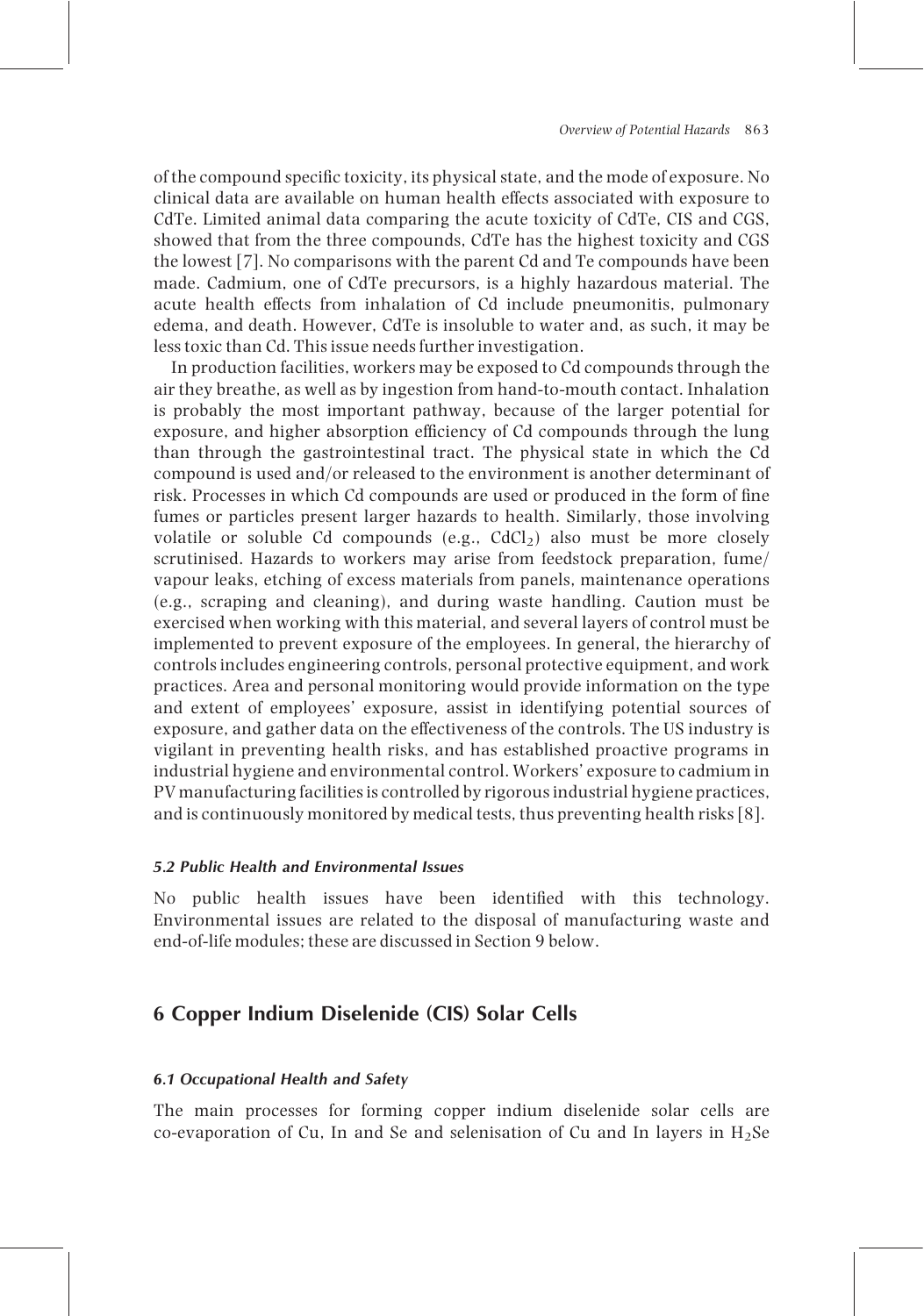atmosphere. The toxicity of Cu, In and Se is considered mild. Little information exists on the toxicity of CIS. Animal studies have shown that CIS has mild to moderate respiratory track toxicity; in comparing CIS, CGS and CdTe, CIS was found to be less toxic than CdTe and somewhat more toxic than CGS.

The selenium TLV-TWA of 0.2 mg/m<sup>3</sup> as selenium were set to prevent systemic toxicity, and to minimise the potential of ocular and upper respiratory tract irritation. Interestingly, selenium is an essential element in the human diet and daily intakes of 500–860  $\mu$ g of selenium are tolerated for long periods [9].

Although elemental selenium has only a mild toxicity associated with it, hydrogen selenide is highly toxic. It has an Immediately Dangerous to Life and Health (IDLH) concentration of only 1 ppm. Hydrogen selenide resembles arsine physiologically; however, its vapour pressure is lower than that of arsine and it is oxidised to the less toxic selenium on the mucous membranes of the respiratory system. Hydrogen selenide has a TLV-TWA of 0.05 ppm to prevent irritation, and prevent the onset of chronic hydrogen selenide-related disease. To prevent hazards from  $H_2$ Se, the deposition system should be enclosed under negative pressure and be exhausted through an emergency control scrubber. The same applies to the gas cabinets containing  $H_2$ Se cylinders in use.

The options for substitution, isolation, work practices, and personnel monitoring discussed for CdTe are applicable to CIS manufacturing as well. In addition, the presence of hydrogen selenide in some CIS fabrication processes requires engineering and administrative controls to safeguard workers and the public against exposure to this highly toxic gas.

#### 6.2 Public Health and Environmental Issues

Potential public health issues are related to the use of hydrogen selenide in facilities that use hydrogen selenide as a major feedstock material. Associated hazards can be minimised by using safer alternatives, limiting inventories, using flow restricting valves and other safety options discussed in detail elsewhere [10]. Emissions of hydrogen selenide from process tools are controlled with either wet or dry scrubbing. Also, scrubbers that can control accidental releases of this gas are in place in some facilities. Environmental issues are related to the disposal of manufacturing waste and end-of-life modules; these are discussed in Section 9 below.

# 7 Gallium Arsenide (GaAs) High Efficiency Solar Cells

## 7.1 Occupational Health and Safety

MOCVD is today's most common process for fabricating III-V PV cells; it employs the highly toxic hydride gases, arsine and phosphine, as feedstocks. Similarly to silane and hydrogen selenide handling, the safe use of these hydrides requires several layers of engineering and administrative controls to safeguard workers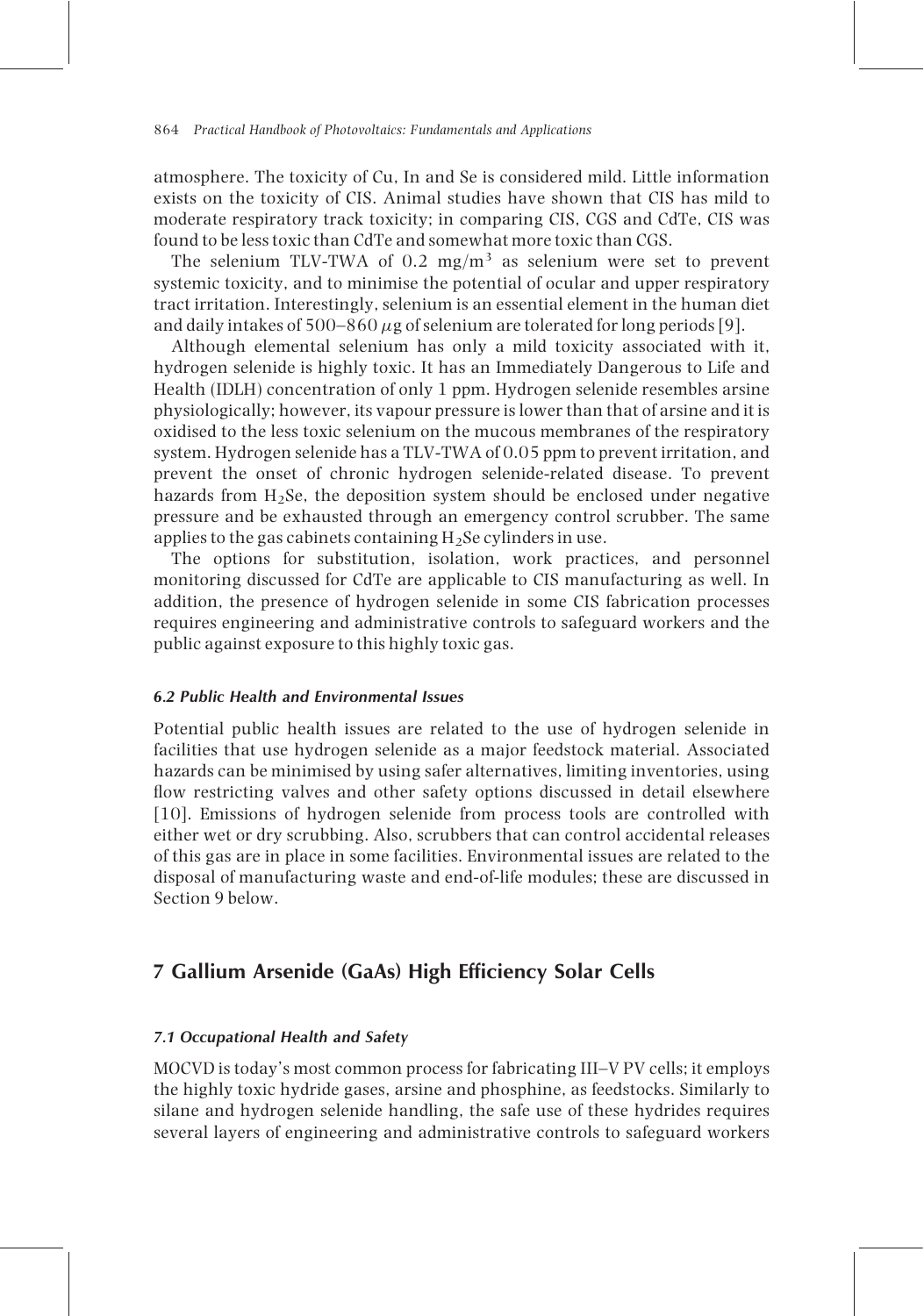and the public against accidental exposure. Such requirements pose financial demands and risks that could create difficulties in scaling-up the technology to multimegawatt levels. One part of the problem is that today's use of the hydrides in MOCVD is highly ineffective. Only about  $2\text{--}10\%$  are deposited on the PV panels, as a  $10-50$  times excess of V to III (As to Ga) is required. Metal-organic compounds are used more effectively, with their material utilisation ranging from 20 to 50%. In scaling up to 10 MW/yr production using MOCVD, the current designs of flat-plate III-V modules will require approximately 23 metric tons of AsH<sub>3</sub>, 0.7 tons of PH<sub>3</sub>, 7 tons of metal organics, and 1500 tons of hydrogen. (These estimates are based on generic data applicable to the largest current MOCVD reactors (e.g., EMCORE Enterprise E400 and Aixtron AIX3000), and carry some unquantified uncertainty. Production for 24 hours a day by one of these reactors could provide about 100 kWp/year, so 100 such reactors will be needed for the 10 MW production-basis we are considering herein. Therefore, larger reactors will be needed at this scale, thereby introducing more uncertainty in our estimates.) These quantities can be effectively delivered only with tube trailers, each carrying  $2-3$  tons of gases. The potential consequences of a worst-case failure in one of these tube trailers could be catastrophic. On a positive note, however, it is more likely that terrestrial systems will be concentrators, not flat-plates, because the former would be less expensive to manufacture. PV cells have been shown to be capable of operation under concentrated sunlight, between 100 and 2000 times the one sun level (see Parts IId and IIId). A possible practical strength is  $500 \times$  concentrators; the material requirements for producing such concentrators are 600 times less than those needed for flat plates.

The best way to minimise both the risks associated with certain chemicals and the costs of managing risk is to assess all alternatives during the first steps of developing the technology and designing the facility. These hydrides may be replaced in the future by the use of tertiary butyl arsine (TBAs) and tertiary butyl phosphine (TBP) [11]; it appears that there are no intrinsic technical barriers to growing PV-quality GaAs with TBAs and GaAsP, or  $GainP<sub>2</sub>$  with TBP. Until substitutes are tested and implemented, however, it might be prudent to use arsine and phosphine from reduced-pressure containers, which are commercially available. Research efforts are being made in Europe [12] to replace hydrogen by inert nitrogen. Apparently, there is no inherent reason to prohibit such a substitution. However, since molecular hydrogen decomposes to some extent, and atoms participate in the gas-phase chemistry, the PV research community is challenged with learning how to optimise III–V growth conditions with nitrogen.

## 8 Operation of PV Modules

The operation of PV systems does not produce any emissions. Although tiny amounts of semiconductor materials are imbedded in the module (e.g.,  $7 g/m^2$ for thin-film technologies), toxic compounds cannot cause any adverse health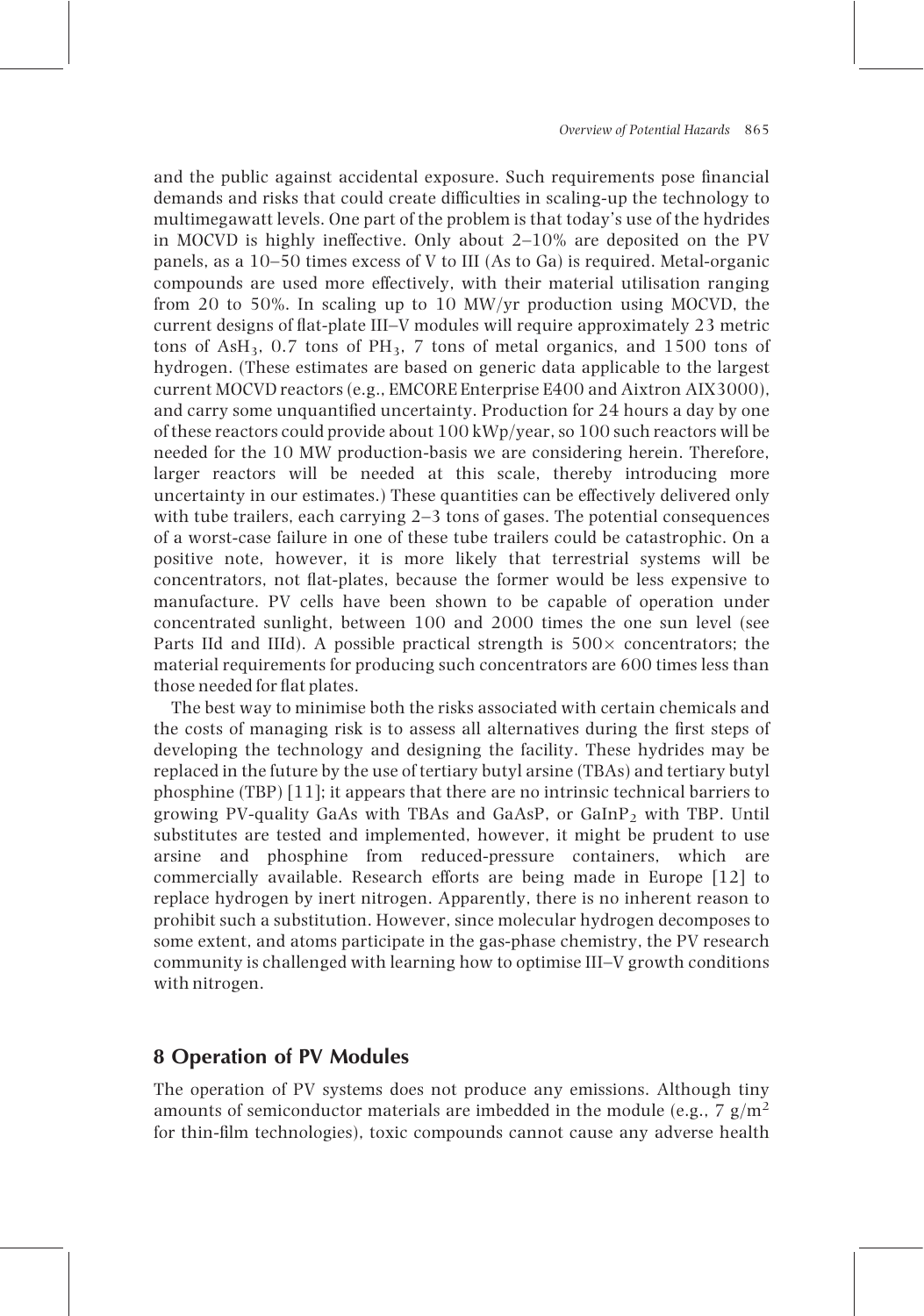effects unless they enter the human body in harmful doses. The only pathways by which people might be exposed to PV compounds from a finished module are by accidentally ingesting £akes or dust particles, or inhaling dust and fumes. The photovoltaic material layers are stable and solid, and are encapsulated between thick layers of glass or plastic. Unless the module is ground to a fine dust, dust particles cannot be generated. All the photovoltaic materials examined herein have a zero vapour pressure at ambient conditions. Therefore, it is impossible for any vapours or dust to be generated during normal use of PV modules.

The potential exists for exposure to toxic vapours via inhalation if the modules are consumed in residential fires and people breath the smoke from the fire [13]. However, common US residential fires are not likely to vaporise CdTe and GaAs layers; flame temperatures in roof fires are in the range 800-900°C range. The melting point of CdTe is 1041°C, and evaporation occurs at  $1050^{\circ}$ C in open air and at about  $900^{\circ}$ C under non-oxidising conditions. Sublimation occurs at lower temperatures, but the vapour pressure of CdTe at 800°C is only 2.5 torr (0.003 atm). The melting point of CdS is 1750°C and of GaAs is 1238°C. CIS starts evaporating at 600°C, and a 20% weight loss was measured at  $1000^{\circ}$ C $[14]$ .

The potential for significant photovoltaic material emissions may exist only in large externally fed industrial fires. In any case, the fire itself probably would pose a much greater hazard than any potential emissions of photovoltaic materials.

## 9 Photovoltaic Module Decommissioning

PV modules will have to be decommissioned at the end of their useful life, 20-30 years after their initial installation. In decommissioning these devices, the principal concern will be associated with the presence of Cd in CdTe and CdS solar films and the presence of Pb in x-Si modules if they contain Pb-based solder. If these modules end in a municipal waste incinerator (MWI), the heavy metals will gasify and a fraction of those will be released in the atmosphere. If the MWI is equipped with electrostatic precipitator (ESP) this fraction can be as small as 0.5% with the balance of the heavy metals remaining in the ash. The ash itself will have to be disposed of in controlled landfills.

If the modules end in municipal land¢lls, then the potential for the heavy metals to leach out in the soil exist. The leachability of metals in landfills, is currently characterised by two elution tests: the US Environmental Protection Agency (EPA) Toxicity Characterisation Leachate Profile (TCLP), and the German DEV S4 (Deutsches Einheitsverfahren). In these tests, small pieces  $(< 1$  cm<sup>2</sup>) of broken modules are suspended and rotated in an elutent for 24 hours. The metals present in the elutent are then measured and compared with limits prescribed by each testing protocol. If the metal concentration exceeds the limits, the modules are demonstrating the metal's leachability and may need to be recycled or disposed of in a hazardous waste landfill; if the metals are not leaching in excessive quantities the modules can be disposed of in a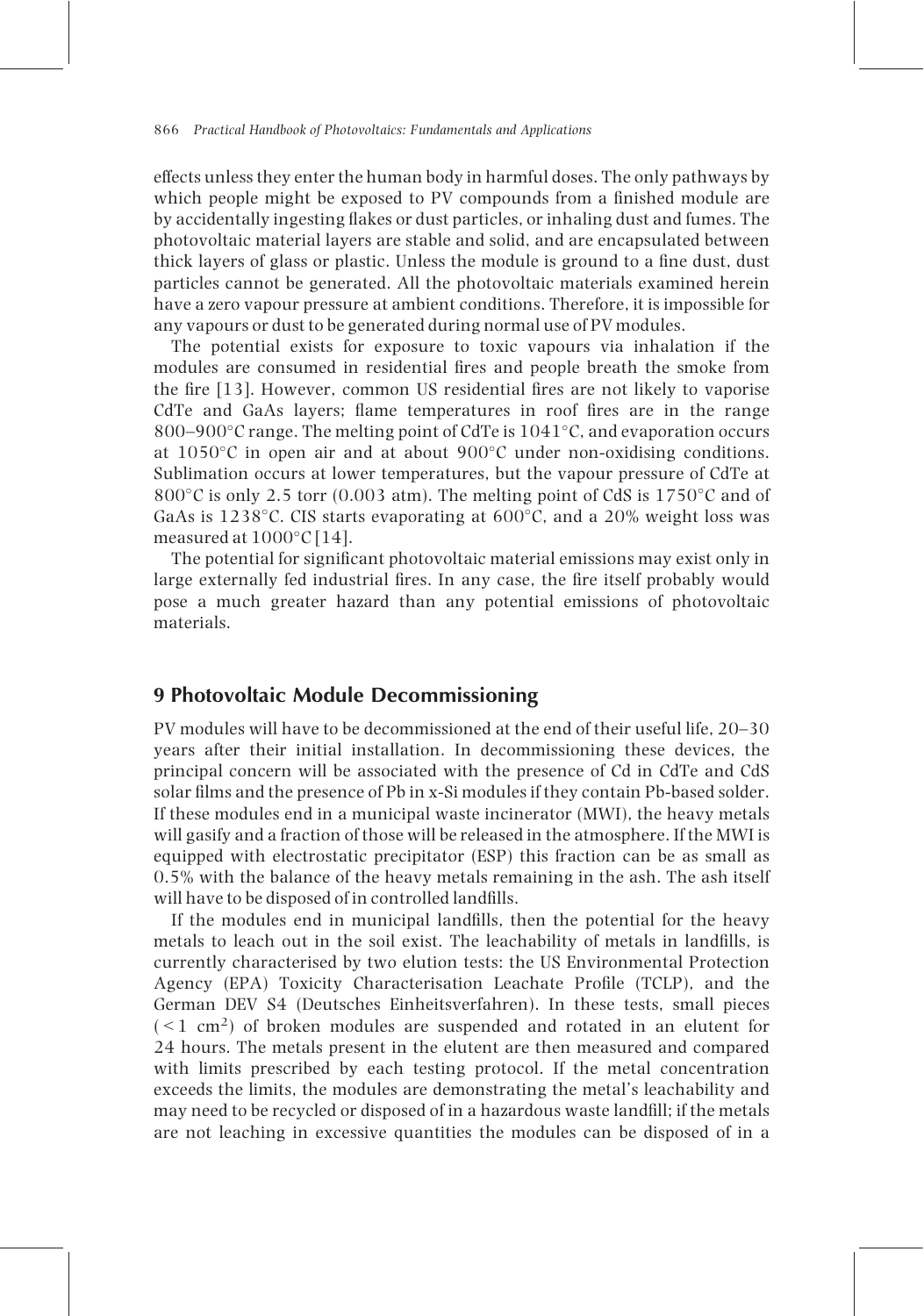commercial landfill. Some early CdTe modules have failed the TCLP and the DEV tests [15]. However, the Apollo CdTe modules produced by BP Solar were reportedly passing the TCLP. In exploratory tests with a small number of commercial x-Si modules, some modules failed the TCLP limit for Pb by about 30% [16]. Exploratory tests on CIS modules showed that they pass the test for Se. No tests are reported for GaAs modules. The a-Si modules contain very little hazardous material and easily pass the test. It should be noted that the TCLP test is conservative, as it requires breakage of the whole module to very small pieces, whereas the photovoltaic layer will often be sandwiched between two layers of glass and reasonably isolated from the environment.

The ultimate solution to the PV waste and end-of-life management is recycling of useful materials. Recent studies showed that recycling, based on current collection/recycling infrastructure and on emerging recycling technologies, is technologically and economically feasible [17]. Reclaiming metals from used solar panels in large centralised applications can be done in metal smelting/refining facilities which use the glass as a fluxing agent and recover most of the metals by incorporating them in their product streams. In dispersed operations, small quantities and high transportation costs make this option relatively expensive. Research supported by the US DOE developed technologies for hydro-metallurgical separation that may be used in both small-scale (in-house) and large-scale recycling. These options are being investigated by the photovoltaic industry as part of their proactive long-term environmental strategy to preserve the environmental friendliness of solar cells.

## 10 Conclusion

The manufacture of photovoltaic modules uses some hazardous materials which can present health and safety hazards, if adequate precautions are not taken. Routine conditions in manufacturing facilities should not pose any threats to health and the environment. Hazardous materials could adversely affect occupational health and, in some instances, public health during accidents. Such hazards arise primarily from the toxicity and explosiveness of specific gases. Accidental releases of hazardous gases and vapours can be prevented through choosing safer technologies, processes, and materials, better use of materials, and by employee training and safety procedures. As the PV industry vigilantly and systematically approaches these issues and mitigation strategies, the risk to the industry, the workers, and the public will be minimised.

## References

[1] Fthenakis, V. and Gonsiorawski, R., 1999. Lead-free solder technology from ASE Americas, Workshop Report BNL-67536, 19 October 1999, Brookhaven National Laboratory, Upton, NY 11973.